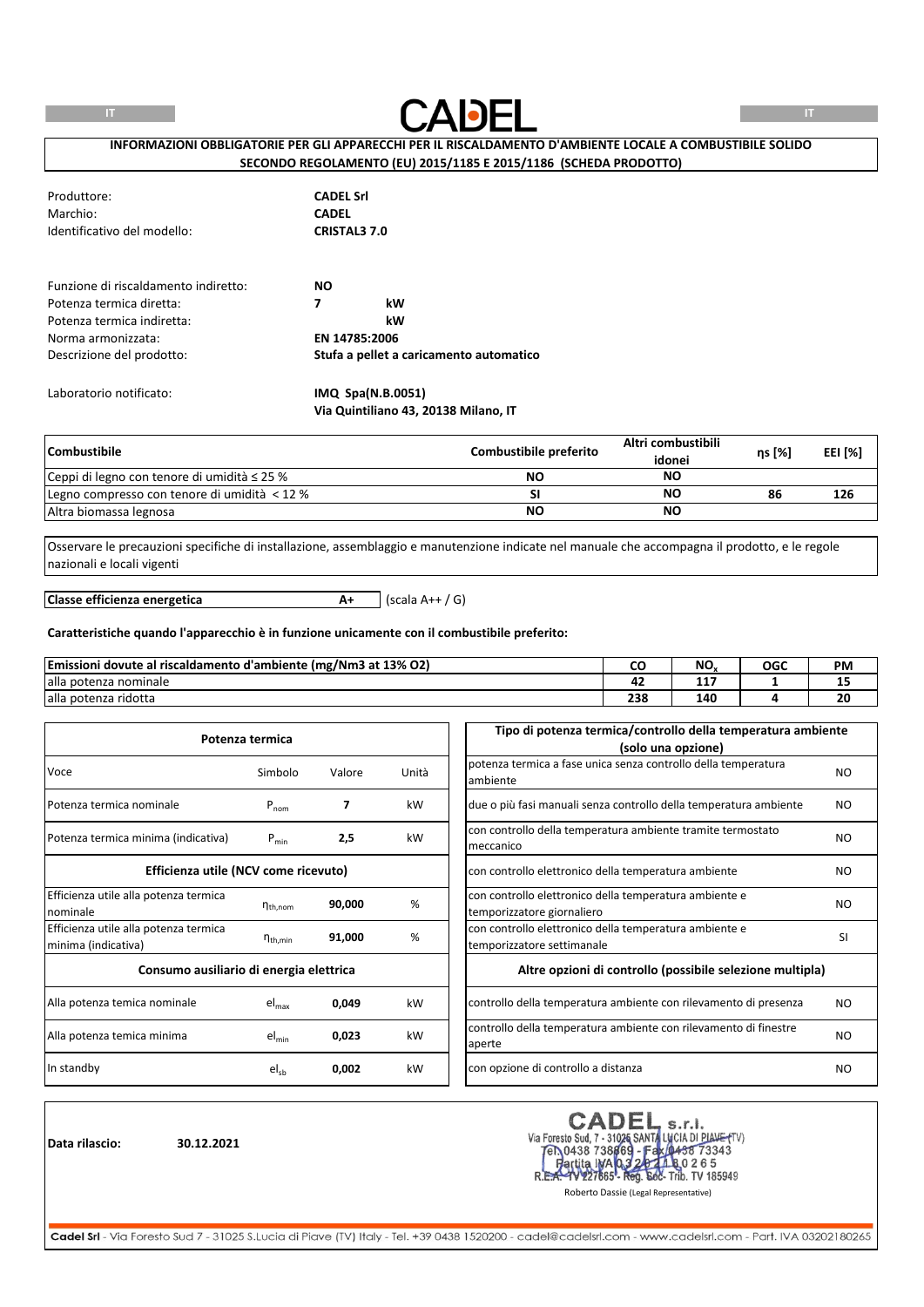**FR**



**FR**

# **EXIGENCES D'INFORMATIONS APPLICABLES AUX DISPOSITIFS DE CHAUFFAGE DÉCENTRALISÉS À COMBUSTIBLE SOLIDE SELON LE RÈGLEMENT (EU) 2015/1185 E 2015/1186 (FICHE PRODUIT)**

| Producteur:<br>Margue:<br>Référence(s) du modèle:                                                                                                   | <b>CADEL Srl</b><br><b>CADEL</b><br><b>CRISTAL3 7.0</b>                                   |
|-----------------------------------------------------------------------------------------------------------------------------------------------------|-------------------------------------------------------------------------------------------|
| Fonction de chauffage indirect:<br>Puissance thermique directe:<br>Puissance thermique indirecte:<br>Normes harmonisées:<br>Description du produit: | <b>NON</b><br>kW<br>7<br>kW<br>EN 14785:2006<br>Poêle à granulés à chargement automatique |
| Laboratoire notifié :                                                                                                                               | IMQ Spa(N.B.0051)                                                                         |

**Via Quintiliano 43, 20138 Milano, IT**

| <b>Combustible</b>                                  | Combustible de<br>référence: | <b>Autres combustibles</b><br>admissibles: | ns [%] | EEI [%] |
|-----------------------------------------------------|------------------------------|--------------------------------------------|--------|---------|
| Bûches de bois ayant un taux d'humidité $\leq$ 25 % | <b>NON</b>                   | <b>NON</b>                                 |        |         |
| Bois comprimé ayant un taux d'humidité < 12 %       | OUI                          | <b>NON</b>                                 | 86     | 126     |
| Autre biomasse ligneuse                             | <b>NON</b>                   | <b>NON</b>                                 |        |         |

Respecter les précautions spécifiques d'installation, de montage et d'entretien indiquées dans la notice accompagnant le produit, ainsi que les réglementations nationales et locales en vigueur

**Classe d'efficacité énergétique**

**A+** (échelle A++ / G)

#### **Caractéristiques pour une utilisation avec le combustible de référence:**

| (mg/Nm3 at 13% O2)<br>Emissions dues au chauffage des locaux ( | w   | NO.   | <b>OGC</b> | <b>PM</b> |
|----------------------------------------------------------------|-----|-------|------------|-----------|
| e thermique nominale<br>a la puissance :                       | . . | .<br> |            | --        |
| e thermique minimale<br>a puissance <sup>.</sup><br>d Id       | 238 | 140   |            | 20        |

|                                       | <b>Puissance thermique</b> |        |       | Type de contrôle de la puissance thermique/de la température de la            |            |
|---------------------------------------|----------------------------|--------|-------|-------------------------------------------------------------------------------|------------|
|                                       |                            |        |       | pièce (sélectionner un seul type)                                             |            |
| Caractéristique                       | Symbole                    |        | Unité | contrôle de la puissance thermique à un palier, pas de contrôle de            | <b>NON</b> |
|                                       |                            | Valeur |       | la tem pérature de la pièce                                                   |            |
| Puissance thermique nominale          |                            |        | kW    | contrôle à deux ou plusieurs paliers manuels, pas de contrôle de la           | <b>NON</b> |
|                                       | $P_{nom}$                  |        |       | tem pérature de la pièce                                                      |            |
| Puissance thermique minimale          | $P_{min}$                  | 2,5    | kW    | contrôle de la température de la pièce avec thermostat mécanique              | <b>NON</b> |
| (indicative)                          |                            |        |       |                                                                               |            |
|                                       | Rendement utile (PCI brut) |        |       | contrôle électronique de la tempéra ture de la pièce                          | <b>NON</b> |
| Rendement utile à la puissance        |                            |        |       | ontrôle électronique de la tempéra ture de la pièce et                        |            |
| thermique nominale                    | $n_{\text{th}$ , nom       | 90,000 | %     | programmateur journalier                                                      | <b>NON</b> |
| Rendement utile à la puissance        |                            |        |       | ontrôle électronique de la tempéra ture de la pièce et                        |            |
| thermique minimale (indicatif)        | $n_{th,min}$               | 91,000 | %     | programmateur hebdomadaire                                                    | OUI        |
| Consommation d'électricité auxiliaire |                            |        |       | Autres options de contrôle (sélectionner une ou plu sieurs options)           |            |
| À la puissance thermique nominale     | el <sub>max</sub>          | 0,049  | kW    | contrôle de la température de la pièce, avec détecteur de présence            | <b>NON</b> |
| À la puissance thermique minimale     | $el_{min}$                 | 0,023  | kW    | contrôle de la température de la pièce, avec détecteur de fenêtre<br>ou verte | <b>NON</b> |
|                                       |                            |        |       |                                                                               |            |
| En mode veille                        | $el_{sb}$                  | 0,002  | kW    | contrôle à distance                                                           | <b>NON</b> |

**Date d'émission: 30.12.2021**

Via Foresto Sud, 7 - 31026 SANTA LUCIA DI PIAVE (TV)<br>
TEN 0438 738669 - Fax 0438 73343<br>
Partita IMA 0.3 20 20 20 26 5<br>
REA-1V227665 - Rea-Trib. TV 185949 **CADEI** 

Roberto Dassie (Legal Representative)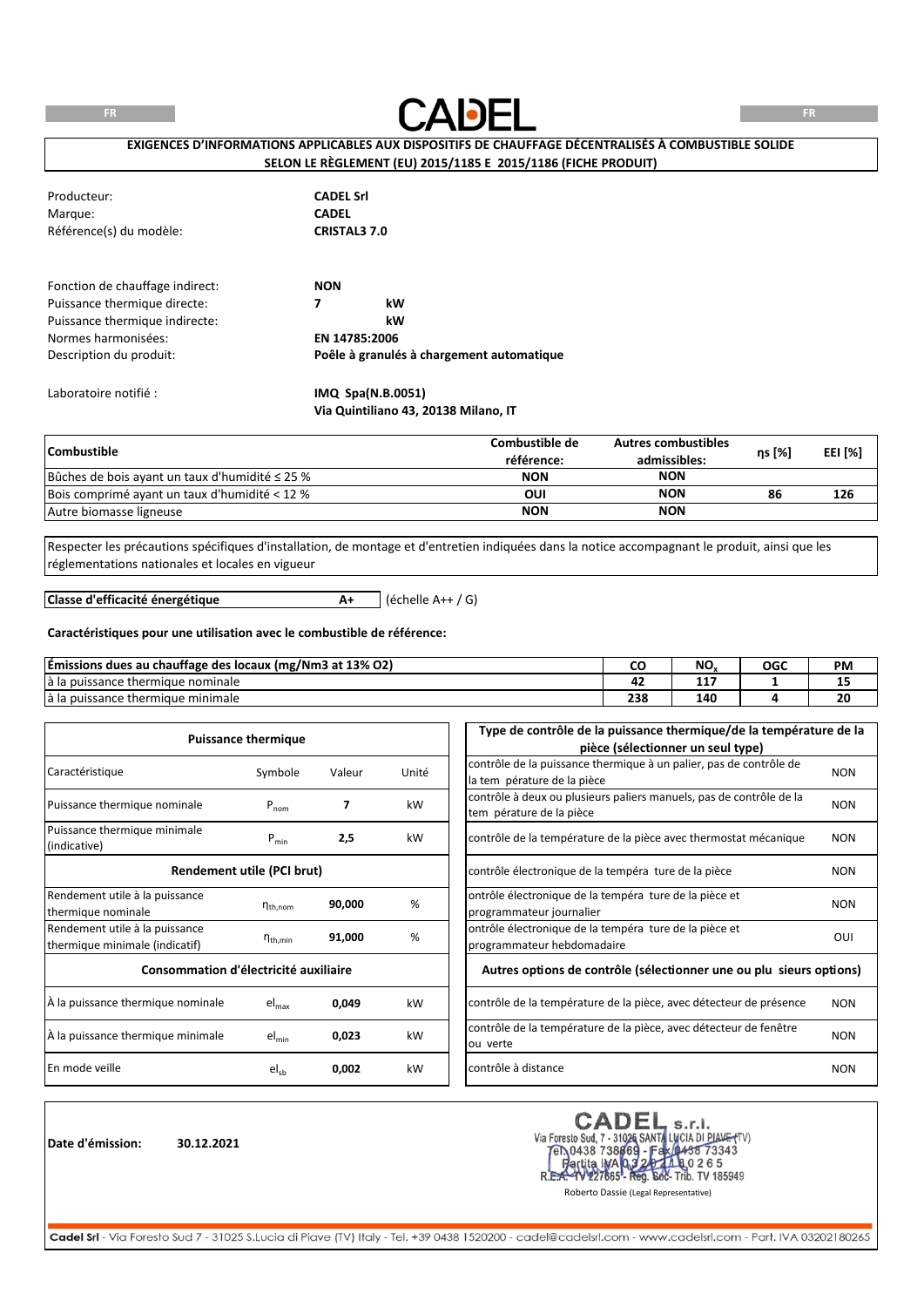

# **INFORMATION REQUIREMENTS FOR SOLID FUEL LOCAL SPACE HEATERS ACCORDING TO COMMISSION REGULATIONS (EU) 2015/1185 - (EU) 2015/1186 (PRODUCT FICHE)**

| Manufacturer:<br>Trademak:<br>Model Identifier:                                                                                                                             | <b>CADEL Srl</b><br><b>CADEL</b><br><b>CRISTAL3 7.0</b> |                                                                               |
|-----------------------------------------------------------------------------------------------------------------------------------------------------------------------------|---------------------------------------------------------|-------------------------------------------------------------------------------|
| Indirect heating functionality:<br>Direct heat output (space heat output):<br>Indirect heat output (water heat output):<br>CPR harmonised standard:<br>Product description: | <b>NO</b><br>7                                          | kW<br>kW<br>EN 14785:2006<br>Mechanically fed roomheater burning wood pellets |

Notified Body: **IMQ Spa(N.B.0051) Via Quintiliano 43, 20138 Milano, IT**

| <b>Fuel</b>                                  | <b>Preferred fuel:</b> | Other suitable fuel(s): | ns [%] | EEI [%] |
|----------------------------------------------|------------------------|-------------------------|--------|---------|
| Log wood, moisture content $\leq$ 25 %       | NΟ                     | NO                      |        |         |
| Compressed wood with moisture content < 12 % | YES                    | NC                      | 86     | 126     |
| Other woody biomass                          | NΟ                     | NO                      |        |         |

Observe the specific precautions for installation, assembly and maintenance indicated in the manual accompanying the product, and the national and local rules in force

**A+** (A++ / G scale) **Energy Efficiency Class**

#### **Characteristics when operating with the preferred fuel:**

| Space heating emissions (mg/Nm3 at 13% O2) | ີ          | NO. | OGC | <b>PM</b> |
|--------------------------------------------|------------|-----|-----|-----------|
| at Nominal heat output                     | - -<br>. . | --- |     |           |
| at Minimum<br>heat output                  | 238        | 140 |     | 20        |

|                                                          | <b>Heat output</b>            |        |      | Type of heat output/room temperature control (select one) |                |
|----------------------------------------------------------|-------------------------------|--------|------|-----------------------------------------------------------|----------------|
| Item                                                     | Symbol                        | Value  | Unit | single stage heat output, no room temperature control     | NO.            |
| Nominal heat output                                      | $P_{nom}$                     | 7      | kW   | two or more manual stages, no room temperature control    | N <sub>O</sub> |
| Minimum heat output (indicative)                         | $P_{min}$                     | 2,5    | kW   | with mechanic thermostat room temperature control         | NO.            |
| Useful efficiency (NCV as received)                      |                               |        |      | with electronic room temperature control                  | NO.            |
| Useful efficiency at nominal heat<br>output              | $\eta_{\text{th},\text{nom}}$ | 90,000 | %    | with electronic room temperature control plus day timer   | NO.            |
| Useful efficiency at minimum heat<br>output (indicative) | $n_{\text{th,min}}$           | 91,000 | %    | with electronic room temperature control plus week timer  | <b>YES</b>     |
| <b>Auxiliary electricity consumption</b>                 |                               |        |      | Other control options (multiple selections possible)      |                |
| At nominal heat output                                   | $el_{max}$                    | 0,049  | kW   | room temperature control, with presence detection         | NO.            |
| At minimum heat output                                   | $el_{min}$                    | 0,023  | kW   | room temperature control, with open window detection      | NO             |
| In standby mode                                          | $el_{sb}$                     | 0,002  | kW   | with distance control option                              | NO.            |

**Issue date: 30.12.2021**

**CADEI** s.r.l. Via Foresto Sud, 7 - 31026 SANTA LUCIA DI PIANE (TV)<br>
Ten 0438 738669 - Fax (0438 73343<br>
Partita INA 032021 Leo 265<br>
REA-4V227665 - Reg. 566- Trib. TV 185949

Roberto Dassie (Legal Representative)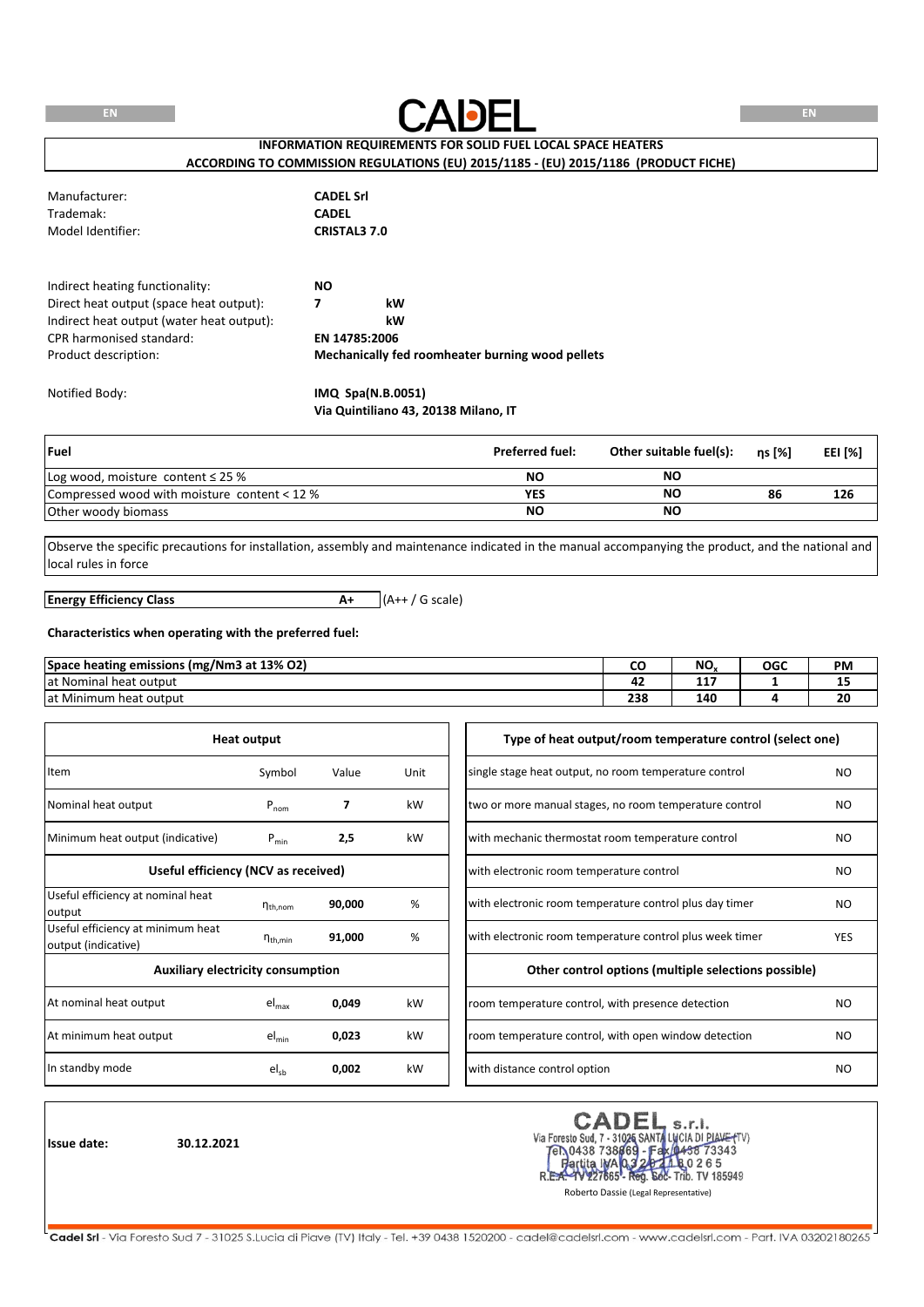

# **INFORMATIE-EISEN VOOR TOESTELLEN VOOR LOKALE RUIMTEVERWARMING DIE VASTE BRANDSTOFFEN GEBRUIKEN VOLGENS VERORDENING (EU) 2015/1185 EN 2015/1186 (PRODUCTKAART)**

| Producent:<br>Merk:<br>Typeaanduiding(en): | <b>CADEL Srl</b><br><b>CADEL</b><br><b>CRISTAL3 7.0</b> |
|--------------------------------------------|---------------------------------------------------------|
| Indirecteverwarmingsfunctionaliteit:       | <b>NEE</b>                                              |
| Directe warmteafgifte:                     | 7<br>kW                                                 |
| Indirecte warmteafgifte:                   | kW                                                      |
| Geharmoniseerde norm:                      | EN 14785:2006                                           |
| Productomschrijving:                       | Pilleovn med automatisk ladning                         |
| Aangemeld laboratorium:                    | IMQ Spa(N.B.0051)                                       |

**Via Quintiliano 43, 20138 Milano, IT**

| <b>Brandstof</b>                       | Voorkeurbrandstof: | Andere ge schikte<br>brandstof (fen): | ηs [%] | EEI [%] |
|----------------------------------------|--------------------|---------------------------------------|--------|---------|
| Stamhout, vochtgehalte $\leq$ 25 %     | <b>NEE</b>         | <b>NEE</b>                            |        |         |
| Samengeperst hout, vochtgehalte < 12 % | JA                 | <b>NEE</b>                            | 86     | 126     |
| Andere houtachtige biomassa            | <b>NEE</b>         | <b>NEE</b>                            |        |         |

Neem de specifieke voorzorgsmaatregelen voor installatie, montage en onderhoud in acht die worden vermeld in de handleiding die bij het product wordt geleverd, en de geldende nationale en lokale voorschriften

**Energie-efficiëntieklassen**

 $A+$  (schaal  $A++$  / G)

#### **Kenmerken wanneer uitsluitend de voorkeurbrandstof wordt gebruikt:**

| Uitstoot bij ruimteverwar<br>ming (mg/Nm3 at 13% O2) |     | <b>NIC</b><br>שיו | OGC | PM                             |
|------------------------------------------------------|-----|-------------------|-----|--------------------------------|
| teafgifte<br>bij nominale warm                       |     | $\sim$<br>.       |     | --                             |
| teafgifte<br>bij minimale warm                       | 238 | 140               |     | $\overline{\phantom{a}}$<br>ΖU |

|                                                             | Warmteafgifte          |        |         | Type warmteafgifte/sturing kamertemperatuur<br>(selecteer één)                          |            |
|-------------------------------------------------------------|------------------------|--------|---------|-----------------------------------------------------------------------------------------|------------|
| Item                                                        | Symbool                | Waarde | Eenheid | Eentrapswarmteafgifte, geen sturing van de kamertemperatuur                             | <b>NEE</b> |
| Warmteafgifte                                               | $P_{nom}$              | 7      | kW      | Twee of meer handmatig in te stel len trappen, geen sturing van<br>de ka mertemperatuur | <b>NEE</b> |
| Minimale warmteafgifte (in dicatief)                        | $P_{min}$              | 2,5    | kW      | Met mechanische sturing van de ka mertemperatuur door<br>thermostaat                    | <b>NEE</b> |
| Nuttig rendement (NCV als ontvangen)                        |                        |        |         | Met mechanische sturing van de ka mertemperatuur door<br>thermostaat                    | <b>NEE</b> |
| Nuttig rendement bij nominale<br>warmteafgifte              | $n_{\text{th}$ , nom   | 90,000 | %       | Met elektronische sturing van de ka mertemperatuur plus dag-<br>tijdschake laar         | <b>NEE</b> |
| Nuttig rendement bij minimale<br>warmteafgifte (indicatief) | $\eta_{\text{th,min}}$ | 91,000 | %       | Met elektronische sturing van de ka mertemperatuur plus week-<br>tijdscha kelaar        | JA         |
| Aanvullend elektriciteitsverbruik                           |                        |        |         | Andere sturingsopties (meerdere selecties mogelijk)                                     |            |
| Bij nominale warmteafgifte                                  | $el_{max}$             | 0,049  | kW      | Sturing van de kamertemperatuur, met aanwezigheidsdetectie                              | <b>NEE</b> |
| Bij minimale warmteafgifte                                  | $el_{min}$             | 0,023  | kW      | Sturing van de kamertemperatuur,<br>met openraamdetectie                                | <b>NEE</b> |
| In stand-by-modus                                           | $el_{sb}$              | 0,002  | kW      | Met de optie van afstandsbediening                                                      | <b>NEE</b> |

**Uitgavedatum: 30.12.2021**

CADEL s.r.l.<br>Via Foresto Sud, 7 - 31026 SANTA LUCIA DI PIAVE (TV)<br>FR.0438 738669 - Fax (0438 73343<br>R.E.A.- W227665 - Reg. 506- Trib. TV 185949<br>Roberto Dassie (Legal Representative) **CADEL**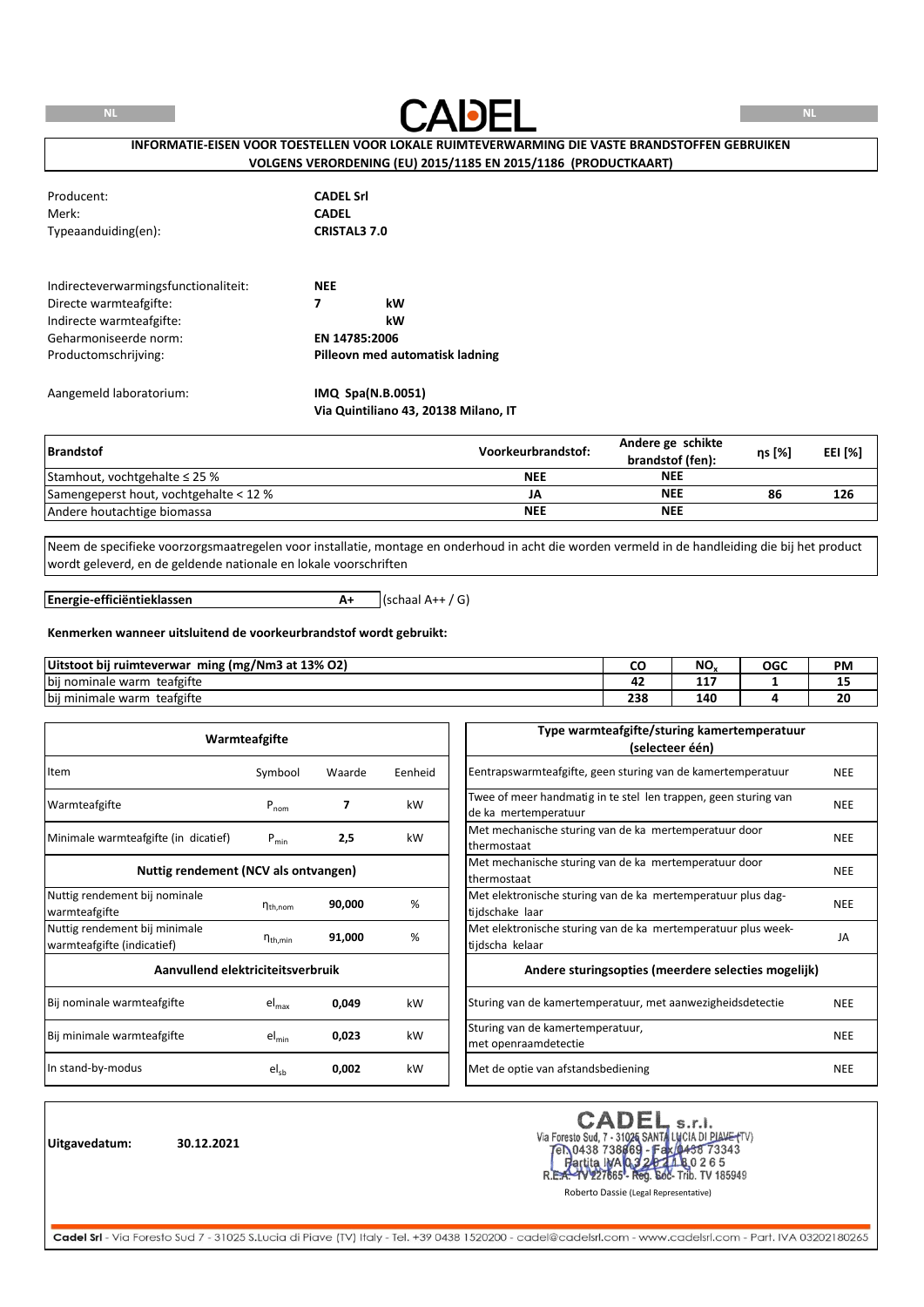**DE**



**DE**

# **ERFORDERLICHE ANGABEN ZU FESTBRENNSTOFF-EINZELRAUMHEIZGERÄTEN GEMÄSS VERORDNUNG (EU) 2015/1185 UND 2015/1186 (PRODUKTDATENBLATT)**

| Produzent:<br>Marke:<br>Modellkennung(en):                                                           | <b>CADEL Srl</b><br><b>CADEL</b><br><b>CRISTAL3 7.0</b>   |
|------------------------------------------------------------------------------------------------------|-----------------------------------------------------------|
| Indirekte Heizfunktion:<br>Direkte Wärmeleistung:<br>Indirekte Wärmeleistung:<br>Harmonisierte Norm: | <b>NEIN</b><br>7<br>kW<br>kW<br>EN 14785:2006             |
| Produktbeschreibung:                                                                                 | Pelletofen mit automatischer Beladung                     |
| Notifiziertes Labor:                                                                                 | IMQ Spa(N.B.0051)<br>Via Quintiliano 43, 20138 Milano, IT |

| <b>Brennstoff</b>                           | <b>Bevorzugter Brennstoff:</b> | Sonstige(r) geeignete(r)<br>Brennstoff(e): | ns [%] | <b>EEI [%]</b> |
|---------------------------------------------|--------------------------------|--------------------------------------------|--------|----------------|
| Scheitholz, Feuchtigkeitsgehalt $\leq$ 25 % | <b>NEIN</b>                    | <b>NEIN</b>                                |        |                |
| Pressholz, Feuchtigkeitsgehalt < 12 %       | JA                             | <b>NEIN</b>                                | 86     | 126            |
| Sonstige holzartige Biomasse                | <b>NEIN</b>                    | <b>NEIN</b>                                |        |                |

Die in den entsprechenden Kapiteln der Bedienungsanleitung enthaltenen Warnhinweise und Anweisungen für die Installation und die regelmäßige Wartung befolgen. Beachten Sie die geltenden nationalen und lokalen Vorschriften

**Energieeffizienzklasse**

**A+** (skalieren A++ / G)

#### **Eigenschaften beim ausschließlichen Betrieb mit dem bevorzugten Brennstoff:**

| (mg/Nm3 at 13% O2)<br>Raumheizungs-Emissionen |            | <b>N<sub>C</sub></b><br>טיי | OGC | PM |
|-----------------------------------------------|------------|-----------------------------|-----|----|
| <b>bei</b><br>i Nennwärme-leistung            | . .        | ---<br>.                    |     | -- |
| i Mindestwärme-leistung<br>bei                | 220<br>250 | 140                         |     | δU |

|                                                         | Wärmeleistung              |        |         | Art der Wärmeleistung/Raumtemperaturkontrolle<br>(bitte eine Möglichkeit auswählen) |             |
|---------------------------------------------------------|----------------------------|--------|---------|-------------------------------------------------------------------------------------|-------------|
| Angabe                                                  | Symbol                     | Wert   | Einheit | einstufige Wärmeleistung, keine Raumtemperaturkontrolle                             | <b>NEIN</b> |
| Nennwärme-leistung                                      | $P_{nom}$                  | 7      | kW      | zwei oder mehr manuell einstellbare Stufen, keine<br>Raumtemperaturkon trolle       | <b>NEIN</b> |
| Mindestwärme-leistung<br>(Richtwert)                    | $P_{min}$                  | 2,5    | kW      | Raumtemperaturkontrolle mit me chanischem Thermostat                                | <b>NEIN</b> |
| Thermischer Wirkungsgrad (auf der Grundlage des NCV)    |                            |        |         | mit elektronischer Raumtemperatur kontrolle                                         | <b>NEIN</b> |
| thermischer Wirkungs grad bei<br>Nennwärme-leistung     | $n_{th,nom}$               | 90,000 | %       | mit elektronischer Raumtemperatur kontrolle und<br>Tageszeitregelung                | <b>NEIN</b> |
| thermischer Wirkungs grad bei<br>Mindest wärme-leistung | $\eta_{\text{th,min}}$     | 91,000 | %       | mit elektronischer Raumtemperatur kontrolle und<br>Wochentagsregelung               | JA          |
|                                                         | <b>Hilfsstromverbrauch</b> |        |         | Sonstige Regelungsoptionen (Mehrfachnennungen möglich)                              |             |
| Bei Nennwärme-leistung                                  | $el_{max}$                 | 0,049  | kW      | Raumtemperaturkontrolle mit Prä senzerkennung                                       | <b>NEIN</b> |
| Bei Mindestwärme-leistung                               | $el_{min}$                 | 0,023  | kW      | Raumtemperaturkontrolle mit Er kennung offener Fenster                              | <b>NEIN</b> |
| Im Bereitschafts-zustand                                | $el_{sb}$                  | 0,002  | kW      | mit Fernbedienungsoption                                                            | <b>NEIN</b> |

**Ausgabedatum: 30.12.2021**

CADEL s.r.l.<br>Via Foresto Sud, 7 - 31026 SANTA LUCIA DI PIAVE (TV)<br>FRIMA 13869 - Fax (1438 73343<br>REA-YV27665- Reg. 668- Trib. TV 185949 **CADEI** 

Roberto Dassie (Legal Representative)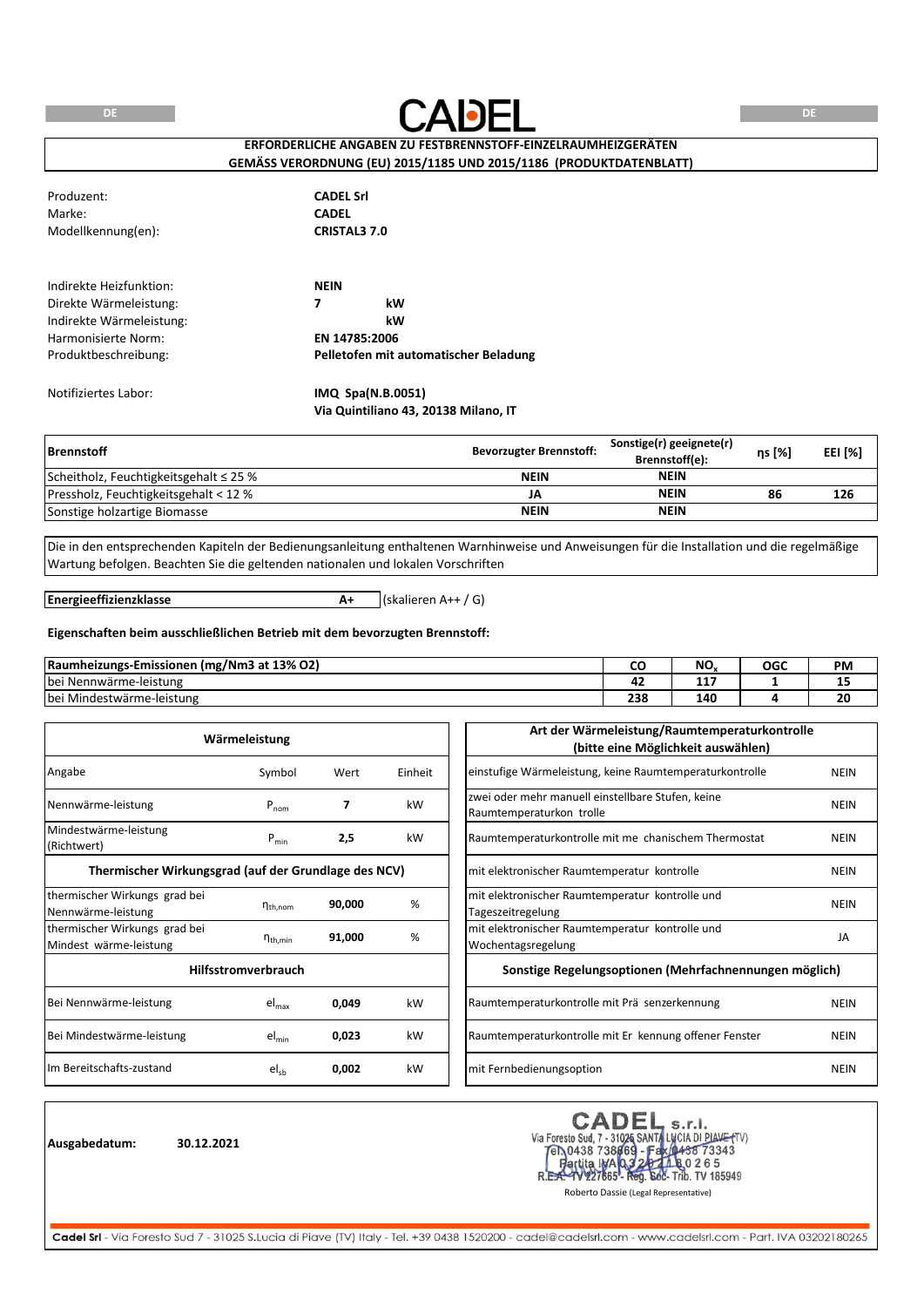

**REQUISITOS DE INFORMACIÓN QUE DEBEN CUMPLIR LOS APARATOS DE CALEFACCIÓN DE COMBUSTIBLE SÓLIDO SEGÚN REGLAMENTO (UE) 2015/1185 Y 2015/1186 (FICHA DE PRODUCTO)**

| Fabricante:<br>Marca:<br>Identificador(es) del modelo: | <b>CADEL Srl</b><br><b>CADEL</b><br><b>CRISTAL3 7.0</b> |
|--------------------------------------------------------|---------------------------------------------------------|
| Funcionalidad de calefacción indirecta:                | NO.                                                     |
| Potencia calorífica directa:                           | 7<br>kW                                                 |
| Potencia calorífica indirecta:                         | kW                                                      |
| Norma de referencia:                                   | EN 14785:2006                                           |
| Descripción:                                           | Estufa de pellet con carga automática                   |
| Organismo Notificado:                                  | IMQ Spa(N.B.0051)                                       |

**Via Quintiliano 43, 20138 Milano, IT**

| <b>Combustible</b>                                  | Combustible preferido: | Otros com bustibles<br>apropiados: | ns [%] | <b>EEI [%]</b> |
|-----------------------------------------------------|------------------------|------------------------------------|--------|----------------|
| Madera en tronco, contenido de hu medad $\leq$ 25 % | NΟ                     | NO                                 |        |                |
| Madera comprimida, contenido de humedad < 12 %      |                        | NC                                 | 86     | 126            |
| <b>Otra biomasa leñosa</b>                          | NΟ                     | NO                                 |        |                |

Observe las precauciones específicas de instalación, montaje y mantenimiento indicadas en el manual que acompaña al producto y las normativas nacionales y locales vigentes

**A+** (escala A++ / G) **Clase de eficiencia energética**

#### **Características al funcionar exclusivamente con el combustible preferido:**

| Emisiones resultantes de la calefacción de espacios (mg/Nm3 at 13% O2) |     | NO.           | OGC | <b>PM</b> |
|------------------------------------------------------------------------|-----|---------------|-----|-----------|
| $\overline{\phantom{a}}$<br>la potencia calorífica nominal             | . . | .<br><u>.</u> |     | --        |
| $\overline{\phantom{a}}$<br>la potencia calorífica mínima              | 238 | 140           |     | 20        |

|                                                              | Potencia calorífica              |        |        | Tipo de control de potencia calorífica/de temperatura interior<br>(seleccione uno) |                |
|--------------------------------------------------------------|----------------------------------|--------|--------|------------------------------------------------------------------------------------|----------------|
| Parámetro                                                    | Símbolo                          | Valor  | Unidad | Potencia calorífica de un solo nivel, sin control de temperatura<br>linterior      | N <sub>O</sub> |
| Potencia calorífica nominal                                  | $P_{nom}$                        | 7      | kW     | Dos o más niveles manuales, sin control de temperatura interior                    | NO.            |
| Potencia calorífica mínima<br>(indicativa)                   | $P_{min}$                        | 2,5    | kW     | Con control de temperatura interior mediante termostato<br>mecánico                | NO.            |
|                                                              | Eficiencia útil (PCN de fábrica) |        |        | Con control electrónico de temperatura interior                                    | N <sub>O</sub> |
| Eficiencia útil a potencia calorífica<br>nominal             | $n_{\text{th}$ , nom             | 90,000 | %      | Con control electrónico de tempera tura interior y temporizador<br>diario          | NO.            |
| Eficiencia útil a potencia calorífica<br>mínima (indicativa) | $n_{\text{th,min}}$              | 91,000 | %      | Con control electrónico de tempera tura interior y temporizador<br>semanal         | <b>YES</b>     |
| Consumo auxiliar de electricidad                             |                                  |        |        | Otras opciones de control (pueden seleccionarse va rias)                           |                |
| A potencia calorífica nominal                                | $el_{max}$                       | 0,049  | kW     | Control de temperatura interior con detección de presencia                         | NO.            |
| A potencia calorífica mínima                                 | $el_{min}$                       | 0,023  | kW     | Control de temperatura interior con detección de ventanas<br>abiertas              | N <sub>O</sub> |
| En modo de espera                                            | $el_{sb}$                        | 0,002  | kW     | Con opción de control a distancia                                                  | NO.            |

**Fecha de emisión: 30.12.2021**

CADEI s.r.l. Via Foresto Sud, 7 - 31026 SANTA LUCIA DI PIAVE (TV)<br>Tel 0438 738869 - Fax 0438 73343 ta IWA 0.3 20 1 h 8.0 2 6 5<br>1227665 - Reg. Soc- Trib. TV 185949 artita IMA 03  $R.E$ 

Roberto Dassie (Legal Representative)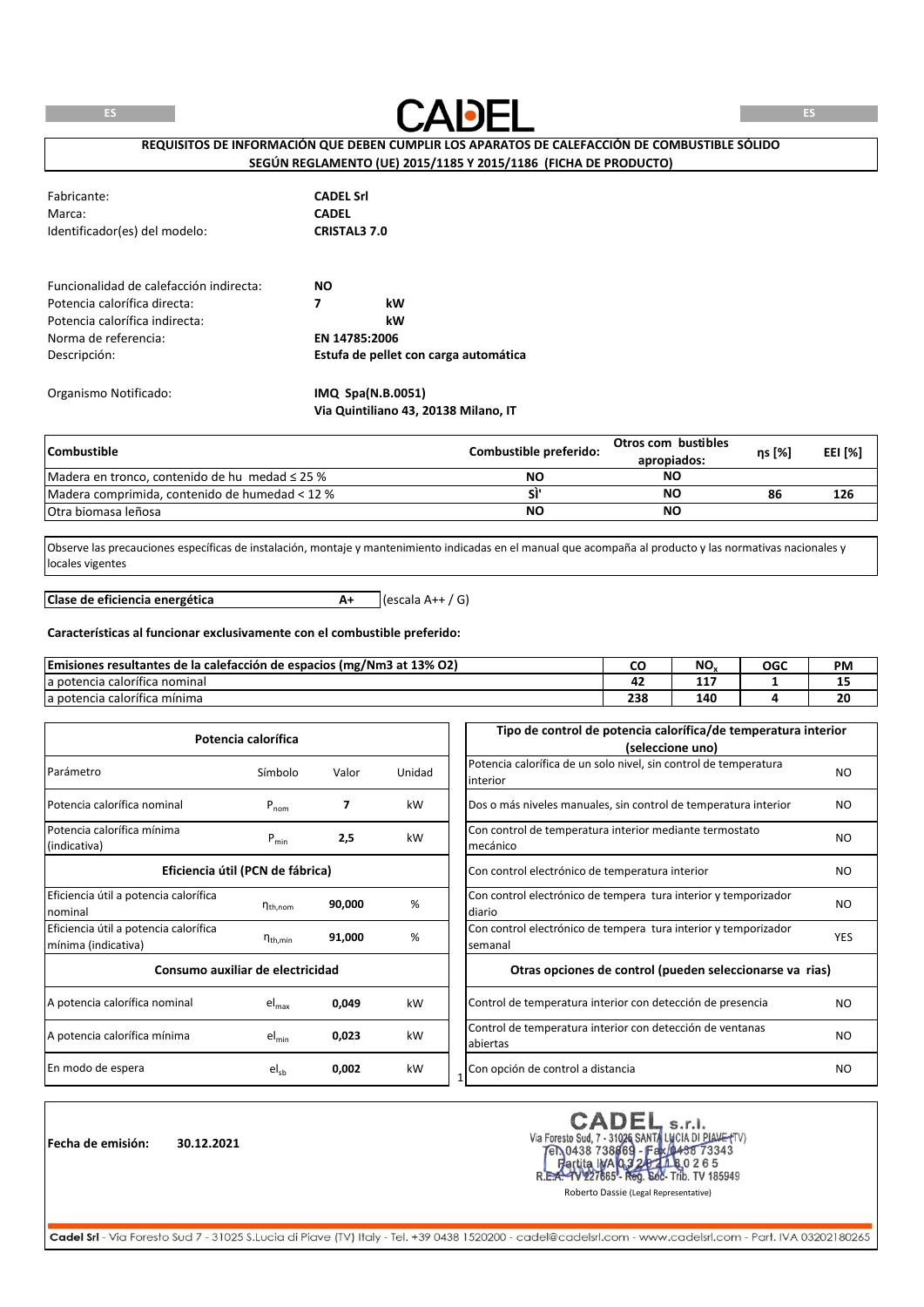

**REQUISITOS DE INFORMAÇÃO PARA AQUECEDORES DE AMBIENTE LOCAL A COMBUSTÍVEL SÓLIDO DE ACORDO COM O REGULAMENTO (UE) 2015/1185 E 2015/1186 (FICHA DE PRODUTO)**

| Produtor:<br>Marca:<br>Identificador(es) de modelo: | <b>CADEL Srl</b><br><b>CADEL</b><br><b>CRISTAL3 7.0</b> |                                                  |  |
|-----------------------------------------------------|---------------------------------------------------------|--------------------------------------------------|--|
| Funcionalidade de aquecimento indireto:             | NÃO                                                     |                                                  |  |
| Potência calorífica direta:                         | 7                                                       | kW                                               |  |
| Potência calorífica indireta:                       |                                                         | kW                                               |  |
| padrão harmonizado:                                 |                                                         | EN 14785:2006                                    |  |
| Descrição do Produto:                               |                                                         | Salamandra a pellets com carregamento automático |  |
| Laboratório notificado:                             |                                                         | IMQ Spa(N.B.0051)                                |  |
|                                                     |                                                         | Via Quintiliano 43, 20138 Milano, IT             |  |

| <b>Combustivel</b>                        | Outro(s)combustível(ei<br><b>Combustivel</b> |                 | ηs [%] | EEI [%] |
|-------------------------------------------|----------------------------------------------|-----------------|--------|---------|
|                                           | preferencial:                                | s) adequado(s): |        |         |
| Toros, teor de humidade $\leq$ 25 %       | <b>NÃO</b>                                   | NÃO             |        |         |
| Madeira prensada, teor de humidade < 12 % | <b>SIM</b>                                   | <b>NÃO</b>      | 86     | 126     |
| <b>Outra biomassa lenhosa</b>             | NÃO                                          | <b>NÃO</b>      |        |         |

Observe as precauções específicas de instalação, montagem e manutenção indicadas no manual que acompanha o produto e as regulamentações nacionais e locais em vigor

**A+** (escala A++ / G) **Classe de eficiência energética**

#### **Características quando em funcionamento apenas com o combustível preferencial:**

| <b>Emissões resultantes</b><br>o aquecimento ambiente (mg/Nm3 at 13% O2)<br>d٥ |            | NO.      | OGC | <b>PM</b> |
|--------------------------------------------------------------------------------|------------|----------|-----|-----------|
| $\overline{\phantom{a}}$<br>là potência calorífica nominal                     | . .        | .<br>. . |     | --        |
| $\overline{\phantom{a}}$<br>la potencia calorífica mínima                      | າວເ<br>25F | 40۔      |     | 20        |

| Potência calorífica                   |                                |        |         | Tipo de potência calorífica/comando da temperatura interior     |            |  |  |
|---------------------------------------|--------------------------------|--------|---------|-----------------------------------------------------------------|------------|--|--|
|                                       |                                |        |         | (selecionar uma opção)                                          |            |  |  |
| Elemento                              | Símbolo                        |        |         | Potência calorífica numa fase única, sem comando da temperatura | NO.        |  |  |
|                                       |                                | Valor  | Unidade | interior                                                        |            |  |  |
| Potência calorífica nominal           |                                |        |         | Em duas ou mais fases manuais, sem comando da temperatura       |            |  |  |
|                                       | $P_{nom}$                      |        | kW      | interior                                                        | NO.        |  |  |
| Potência calorífica mínima            |                                |        | kW      |                                                                 |            |  |  |
| (indicativa)                          | $P_{min}$                      | 2,5    |         | Com comando da temperatura inte rior por termóstato mecânico    | <b>NO</b>  |  |  |
|                                       | Eficiência útil (PCI recebido) |        |         | Com comando eletrónico da temperatura interior                  | NO.        |  |  |
|                                       |                                |        |         |                                                                 |            |  |  |
| Eficiência útil à potência calorífica |                                | 90,000 | %       | Com comando eletrónico da temperatura interior e temporizador   | <b>NO</b>  |  |  |
| nominal                               | $n_{\text{th}$ , nom           |        |         | diário                                                          |            |  |  |
| Eficiência útil à potência calorífica |                                |        | %       | Com comando eletrónico da temperatura interior e temporizador   | <b>YES</b> |  |  |
| mínima (indicativa)                   | $\eta_{\text{th,min}}$         | 91,000 |         | semanal                                                         |            |  |  |
| Consumo de eletricidade auxiliar      |                                |        |         | Outras opções de comando (seleção múltipla possível)            |            |  |  |
| À potência calorífica nominal         | el <sub>max</sub>              | 0,049  | kW      | Comando da temperatura interior, com deteção de presença        | NO.        |  |  |
| À potência calorífica mínima          | $el_{min}$                     | 0,023  | kW      | Comando da temperatura interior, com deteção de janelas abertas | <b>NO</b>  |  |  |
| Em estado de vigília                  | $el_{sb}$                      | 0,002  | kW      | Com opção de comando à distância                                | NO.        |  |  |

**Data de emissão: 30.12.2021**

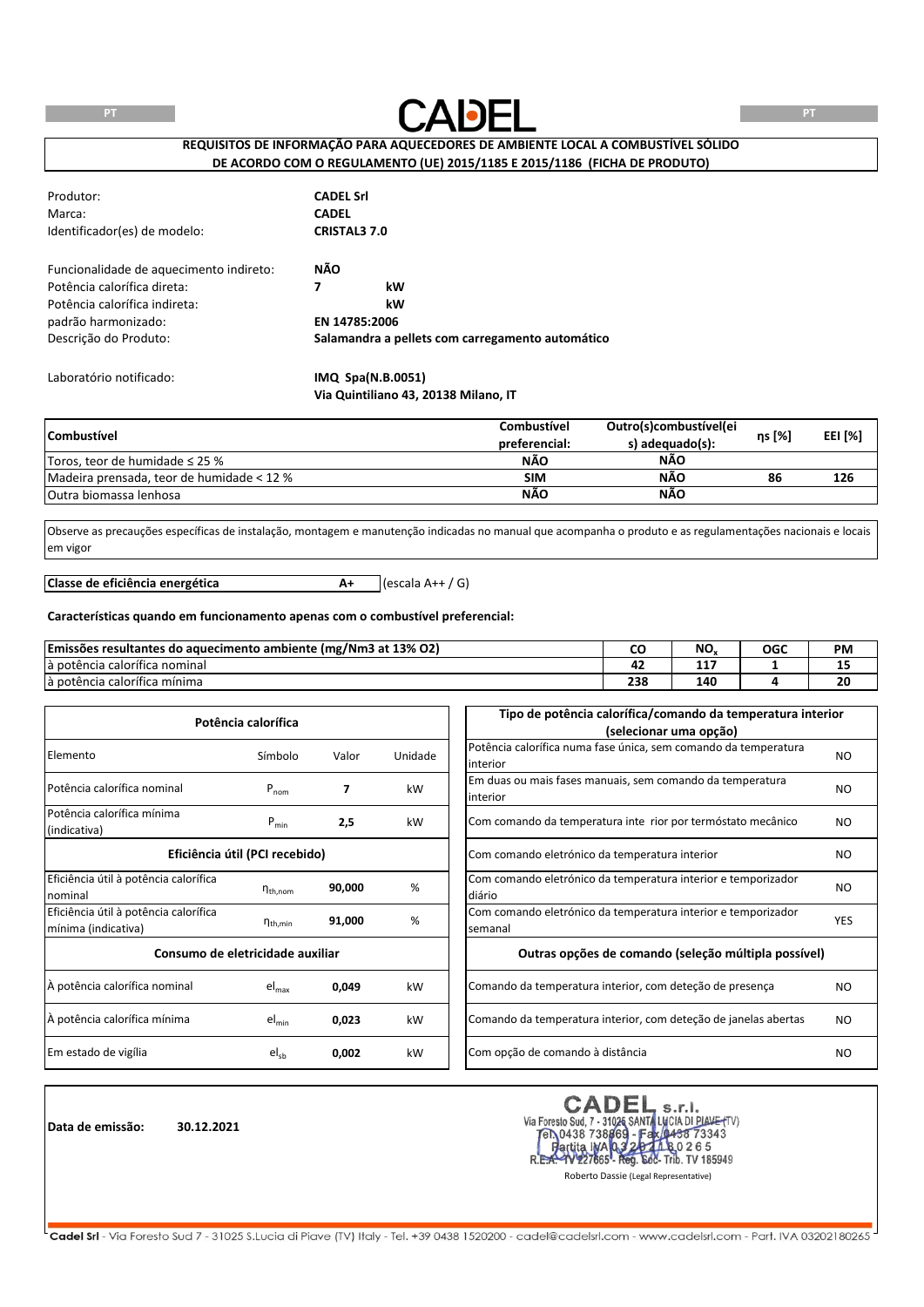**PL**



**PL**

| WYMOGI W ZAKRESIE INFORMACJI DOTYCZACE MIEJSCOWYCH OGRZEWACZY POMIESZCZEŃ NA PALIWA STAŁE ZGODNIE Z ROZPORZADZENIEM (UE) 2015/1185 I |
|--------------------------------------------------------------------------------------------------------------------------------------|
| 2015/1186 (KARTA PRODUKTU)                                                                                                           |

| Producent:<br>Marka:<br>Identyfikator(-y) modelu:                                                                                 | <b>CADEL Srl</b><br><b>CADEL</b><br><b>CRISTAL3 7.0</b>                                    |
|-----------------------------------------------------------------------------------------------------------------------------------|--------------------------------------------------------------------------------------------|
| Funkcja ogrzewania pośredniego:<br>Bezpośrednia moc cieplna:<br>Pośrednia moc cieplna:<br>Norma zharmonizowana:<br>Opis produktu: | <b>NIE</b><br>7<br>kW<br>kW<br>EN 14785:2006<br>Piec na pellet z automatycznym załadunkiem |
| Laboratorium notyfikowane:                                                                                                        | IMQ Spa(N.B.0051)<br>Via Quintiliano 43, 20138 Milano, IT                                  |

| Paliwo                                  | Paliwo zalecane: | Inne odpowiednie<br>paliwo(-a): | ηs [%] | EEI [%] |
|-----------------------------------------|------------------|---------------------------------|--------|---------|
| Polana drewna o wilgotności $\leq$ 25 % | <b>NIE</b>       | <b>NIE</b>                      |        |         |
| Drewno prasowane o wilgotności < 12 %   | ΤΑΚ              | NIE                             | 86     | 126     |
| Inna biomasa drzewna                    | <b>NIE</b>       | <b>NIE</b>                      |        |         |

Należy przestrzegać ostrzeżeń i wskazówek dotyczących instalacji oraz okresowej konserwacji podanych w odpowiednich rozdziałach w instrukcji obsługi. Przestrzegaj obowiązujących przepisów krajowych i lokalnych

**A+** (skala A++ / G)

**Klasa efektywności energetyczne**

# **Charakterystyka w wypadku eksploatacji przy użyciu wyłącznie paliwa zalecanego:**

| <b>Emisje</b><br>`z miejscowych ogrzewaczy pomieszczeń (mg/Nm3 at 13% O2) |            | NO. | OGC | <b>PM</b> |
|---------------------------------------------------------------------------|------------|-----|-----|-----------|
| <sub>/</sub> nominalnei<br>przy<br>i mocy ciepl<br>ne                     |            | .   |     |           |
| Jprzy minimalnej mocy ciepl<br>nei                                        | 330<br>25c | 40۔ |     | 20        |

|                                                         | Moc cieplna            |            |           | Rodzaj mocy cieplnej/regulacja temperatury w pomieszczeniu      |            |
|---------------------------------------------------------|------------------------|------------|-----------|-----------------------------------------------------------------|------------|
|                                                         |                        |            |           | (należy wybrać jedną opcję)                                     |            |
| Parametr                                                | Oznaczenie             | Oznaczenie | Jednostka | ednostopniowa moc cieplna bez re gulacji temperatury w          | <b>NIE</b> |
|                                                         |                        |            |           | pomieszczeniu                                                   |            |
| Nominalna moc cieplna                                   | $P_{nom}$              | 7          | kW        | co najmniej dwa ręczne stopnie bez regulacji temperatury w      | <b>NIE</b> |
|                                                         |                        |            |           | pomieszczeniu                                                   |            |
| Minimalna moc cieplna (orientacyjna)                    |                        |            |           | mechaniczna regulacja temperatury                               |            |
|                                                         | $P_{min}$              | 2,5        | kW        | w pomieszczeniu za pomocą termostatu                            | <b>NIE</b> |
| Sprawność użytkowa (wartość opałowa w stanie ro boczym) |                        |            |           | elektroniczna regulacja temperatury w pomieszczeniu             | <b>NIE</b> |
| Sprawność użytkowa przy nominalnej                      |                        |            |           | elektroniczna regulacja temperatury w pomieszczeniu i sterownik | <b>NIE</b> |
| mocy cieplnej                                           | $n_{\text{th}$ , nom   | 90,000     | %         | dobowy                                                          |            |
| Sprawność użytkowa przy minimalnej                      |                        | 91,000     | %         | elektroniczna regulacja temperatury w pomieszczeniu i sterownik | <b>TAK</b> |
| mocy cieplnej                                           | $\eta_{\text{th,min}}$ |            |           | tygodniowy                                                      |            |
| Zużycie energii elektrycznej na potrzeby własne         |                        |            |           | Inne opcje regulacji (można wybrać kilka)                       |            |
| Przy nominalnej mocy cieplnej                           | $el_{max}$             | 0,049      | kW        | regulacja temperatury w pomie szczeniu z wykrywaniem obecnoś    | <b>NIE</b> |
| rzy minimalnej mocy cieplnej                            | $el_{min}$             | 0,023      | kW        | egulacja temperatury w pomieszczeniu z wykrywaniem otwartego    | <b>NIE</b> |
|                                                         |                        |            |           | okna                                                            |            |
| W trybie czuwania                                       | $el_{sb}$              | 0,002      | kW        | opcja regulacji na odległość                                    | <b>NIE</b> |

**Data wydania: 30.12.2021**

CADEL CADEL s.r.l.<br>Via Foresto Sud, 7 - 31026 SANTA LUCIA DI PIAVE (TV)<br>Fen 0438 738669 - Fax 0438 73343<br>REA-1V227665- Reg. 688- Trib. TV 185949

Roberto Dassie (Legal Representative)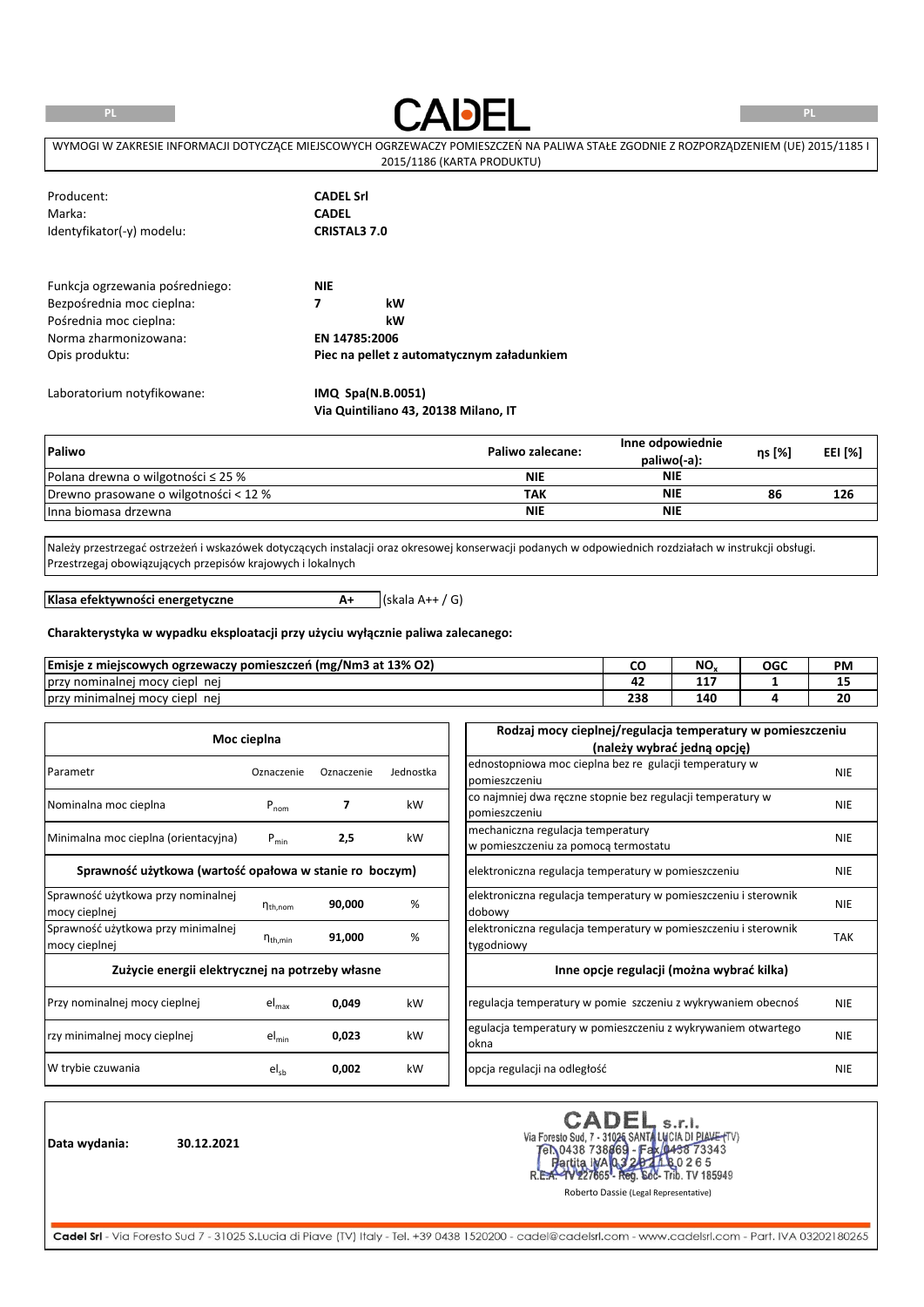

# **ΠΛΗΡΟΦΟΡΙΕΣ ΓΙΑ ΤΟΠΙΚΕΣ ΣΥΣΚΕΥΕΣ ΘΕΡΜΑΝΣΗΣ ΠΕΡΙΒΑΛΛΟΝΤΟΣ ΣΤΕΡΕΩΝ ΚΑΥΣΙΜΩΝ**

# **(ΕΕ) 2015/1185 - (ΕΕ) 2015/1186 (ΔΕΛΤΊΟ ΠΡΟΪΌΝΤΟΣ)**

| Παραγωγός:<br>Μάρκα:          | <b>CADEL Srl</b><br><b>CADEL</b>     |
|-------------------------------|--------------------------------------|
|                               |                                      |
| Αναγνωριστικό μοντέλου:       | <b>CRISTAL3 7.0</b>                  |
| Λειτουργία έμμεσης θέρμανσης: | ΌΧΙ                                  |
| Άμεση θερμική ισχύς:          | 7<br>kW                              |
| Έμμεση θερμική ισχύς:         | kW                                   |
| Εναρμονισμένο πρότυπο:        | EN 14785:2006                        |
| Περιγραφή:                    | Σόμπα πέλλετ με αυτόματη φόρτωση     |
| Κοινοποιημένος οργανισμός:    | IMQ Spa(N.B.0051)                    |
|                               | Via Quintiliano 43, 20138 Milano, IT |

| Προτιμώμεν                         | Προτιμώμενο καύσιμο | Άλλο κατάλληλο<br>καύσιμο: | ns [%] | EEI [%] |
|------------------------------------|---------------------|----------------------------|--------|---------|
| Κορμοτεμάχια με υγρασία ≤ 25 %     | ΌΧΙ                 | ΌΧΙ                        |        |         |
| Συμπιεσμένο ξύλο με υγρασία < 12 % | ΌΧΙ                 | ΌΧΙ                        | 86     | 126     |
| Άλλη ξυλώδης βιομάζα               | ΌΧΙ                 | ΌΧΙ                        |        |         |

Τηρείστε τις συγκεκριμένες προφυλάξεις για την εγκατάσταση, τη συναρμολόγηση, τη χρήση και τη συντήρηση που υποδεικνύονται στο εγχειρίδιο και στους ισχύοντες εθνικούς και τοπικούς κανονισμούςi

**Κατηγορία ενεργειακής απόδοσης**

**A+** (κλίμακα A++/G)

#### **Χαρακτηριστικά κατά τη λειτουργία αποκλειστικά με το προτιμώμενο καύσιμο:**

| Εκπομπές<br>mg/Nm3 at 13% O2) (mg<br>ς εποχιακής θέρμανσης χώρου ∤<br>. . |            | NO.       | OGC | <b>PM</b> |
|---------------------------------------------------------------------------|------------|-----------|-----|-----------|
| <sup>,</sup> ονομαστική<br>1 ισχυ<br>ή θερμική<br>στην                    | --         | - -<br>-- |     | --        |
| ι θερμική ισχύ<br> στην ελάχιστη                                          | 330<br>236 | 140       |     | 20        |

|                                                            | Θερμική ισχύς       |                    |        | Είδος θερμικής ισχύος/ρυθμιστή θερμοκρασίας δωματίου                             |            |
|------------------------------------------------------------|---------------------|--------------------|--------|----------------------------------------------------------------------------------|------------|
|                                                            |                     |                    |        | (να επιλεχθεί μια δυνατότητα)                                                    |            |
| Χαρακτηριστικό                                             | Σύμβολο             | Αριθμητική<br>τιμή | Μονάδα | μονοβάθμια θερμική ισχύς χωρίς ρυθμιστή θερμοκρασίας<br>δωματίου                 | <b>OXI</b> |
| Ονομαστική θερμική ισχύς                                   | $P_{nom}$           |                    | kW     | δύο ή περισσότερες χειροκίνητες βαθμίδες χωρίς ρυθμιστή<br>θερμοκρασίας δωματίου | <b>OXI</b> |
| Ελάχιστη θερμική ισχύς (ενδεικτική)                        | $P_{min}$           | 2,5                | kW     | με μηχανικό θερμοστατικό ρυθμιστή θερμοκρασίας δωματίου                          | <b>OXI</b> |
| Ωφέλιμη απόδοση (NCV όπως μετρήθηκε)                       |                     |                    |        | με ηλεκτρονικό θερμοστατικό ρυθμιστή θερμοκρασίας δωματίου                       | <b>OXI</b> |
| Ωφέλιμη απόδοση στην ονομαστική<br>θερμική ισχύ            | $n_{th,nom}$        | 90,000             | %      | με ηλεκτρονικό ρυθμιστή θερμοκρασίας δωματίου και<br>χρονοδιακόπτη ημέρας        | <b>OXI</b> |
| Ωφέλιμη απόδοση στην ελάχιστη<br>θερμική ισχύ (ενδεικτική) | $n_{\text{th,min}}$ | 91,000             | %      | με ηλεκτρονικό ρυθμιστή θερμοκρασίας δωματίου και<br>χρονοδιακόπτη εβδομάδας     | <b>NAI</b> |
| Βοηθητική κατανάλωση ηλεκτρικής ενέργειας                  |                     |                    |        | Άλλες δυνατότητες ρύθμισης (επιτρέπονται πολλές επιλογές)                        |            |
| στην ονομαστική θερμική ισχύ                               | $el_{max}$          | 0,049              | kW     | ρυθμιστής θερμοκρασίας δωματίου με ανιχνευτή παρουσίας                           | <b>NAI</b> |
| στην ελάχιστη θερμική ισχύ                                 | $el_{min}$          | 0,023              | kW     | ρυθμιστής θερμοκρασίας δωματίου με ανιχνευτή ανοιχτού<br>παραθύρου               | <b>NAI</b> |
| Σε κατάσταση αναμονής                                      | $el_{sb}$           | 0,002              | kW     | με δυνατότητα ρύθμισης εξ αποστάσεως                                             | <b>OXI</b> |

**Ημερομηνία κυκλοφορίας: 30.12.2021**

CADEL S.r.I.<br>Via Foresto Sud, 7 - 31026 SANTA LUCIA DI PIAVE (TV)<br>FR.0438 738669 - Fax (0438 73343<br>R.E.A.- 1V227665 - Reg. 602- Trib. TV 185949<br>Roberto Dassie (Legal Representative) **CADEL**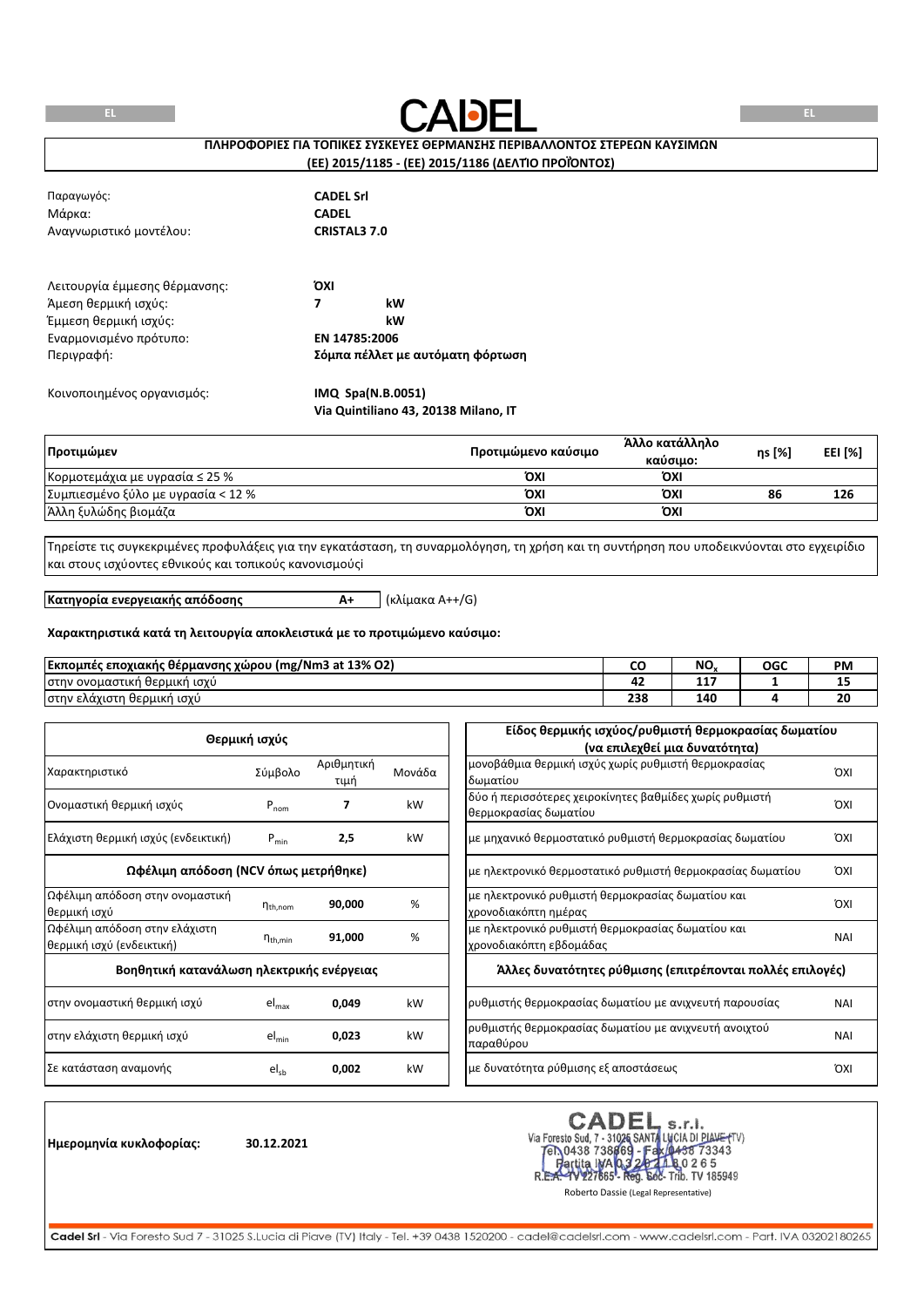**CADEL** 

# **INFORMATIONER OM LOKALE RUMVARMERE, DER OPVARMER MED FAST BRÆNDSTOF (EU) 2015/1185 - (EU) 2015/1186 (DATABLAD)**

| Fabrikant:<br>Varemærke:<br>Betegnelse af model:                                                                 | <b>CADEL Srl</b><br><b>CADEL</b><br><b>CRISTAL3 7.0</b>                         |
|------------------------------------------------------------------------------------------------------------------|---------------------------------------------------------------------------------|
| Indirekte varmefunktion:<br>Direkte varmeydelse:<br>Indirekte varmeydelse:<br>Referencestandard:<br>Beskrivelse: | <b>NEJ</b><br>7<br>kW<br>kW<br>EN 14785:2006<br>Pilleovn med automatisk ladning |
| Notificeret organ:                                                                                               | IMQ Spa(N.B.0051)                                                               |

| <b>Brændsel</b>                       |            | Foretrukket brændsel Andet egnet brændsel | $ns$ [%] | EEI [%] |
|---------------------------------------|------------|-------------------------------------------|----------|---------|
| $B$ rænde med vandindhold $\leq$ 25 % | <b>NEJ</b> | <b>NEJ</b>                                |          |         |
| Presset træ med vandindhold < 12 $%$  | <b>NEJ</b> | NE.                                       | 86       | 126     |
| Anden træbiomasse                     | <b>NEJ</b> | NEJ                                       |          |         |

Overhold de specielle forholdsregler ved installeringen, monteringen, brug og vedligeholdelse, der er indeholdt i manualen samt de nationale og lokale gældende regler

**Energieffektivitetsklasse**

**A+** (skala A++/G)

**Via Quintiliano 43, 20138 Milano, IT**

#### **Egenskaber, når kun det foretrukne brændsel anvendes:**

| (mg/Nm3 at 13% O2)<br><b>Emissioner ved</b><br>J lokal rumopvarmning<br> |            | <b>N<sub>C</sub></b><br>טיו | OGC | <b>PM</b> |
|--------------------------------------------------------------------------|------------|-----------------------------|-----|-----------|
| l varmevdelse<br>Tved nominel                                            |            | ---<br>.                    |     | --        |
| ved mindste varmeydelse                                                  | 330<br>250 | 140                         |     | ZU        |

| Varmeydelse                                           |                                |        |       |
|-------------------------------------------------------|--------------------------------|--------|-------|
| Element                                               | Symbol                         | Værdi  | Enhed |
| Nominel varmeydelse                                   | $P_{nom}$                      | 7      | kW    |
| Mindste varmeydelse (vejledende)                      | $P_{min}$                      | 2,5    | kW    |
|                                                       | Virkningsgrad (baseret på NCV) |        |       |
| Virkningsgrad ved nominel<br>varmeydelse              | $n_{\text{th}$ , nom           | 90,000 | %     |
| Virkningsgrad ved mindste<br>varmeydelse (vejledende) | $\eta_{\text{th,min}}$         | 91,000 | %     |
|                                                       | Supplerende elforbrug          |        |       |
| Ved nominel varmeydelse                               | $el_{max}$                     | 0,049  | kW    |
| Ved mindste varmeydelse                               | $el_{min}$                     | 0,023  | kW    |
| I standbytilstand                                     | $el_{sb}$                      | 0,002  | kW    |

**Markedsføringsdato: 30.12.2021**

CADEL S.r.I.<br>Via Foresto Sud, 7 - 31026 SANTA LUCIA DI PIAVE (TV)<br>FR.0438 738669 - Fax (0438 73343<br>R.E.A.- 1V227665 - Reg. 602- Trib. TV 185949<br>Roberto Dassie (Legal Representative) **CADEL**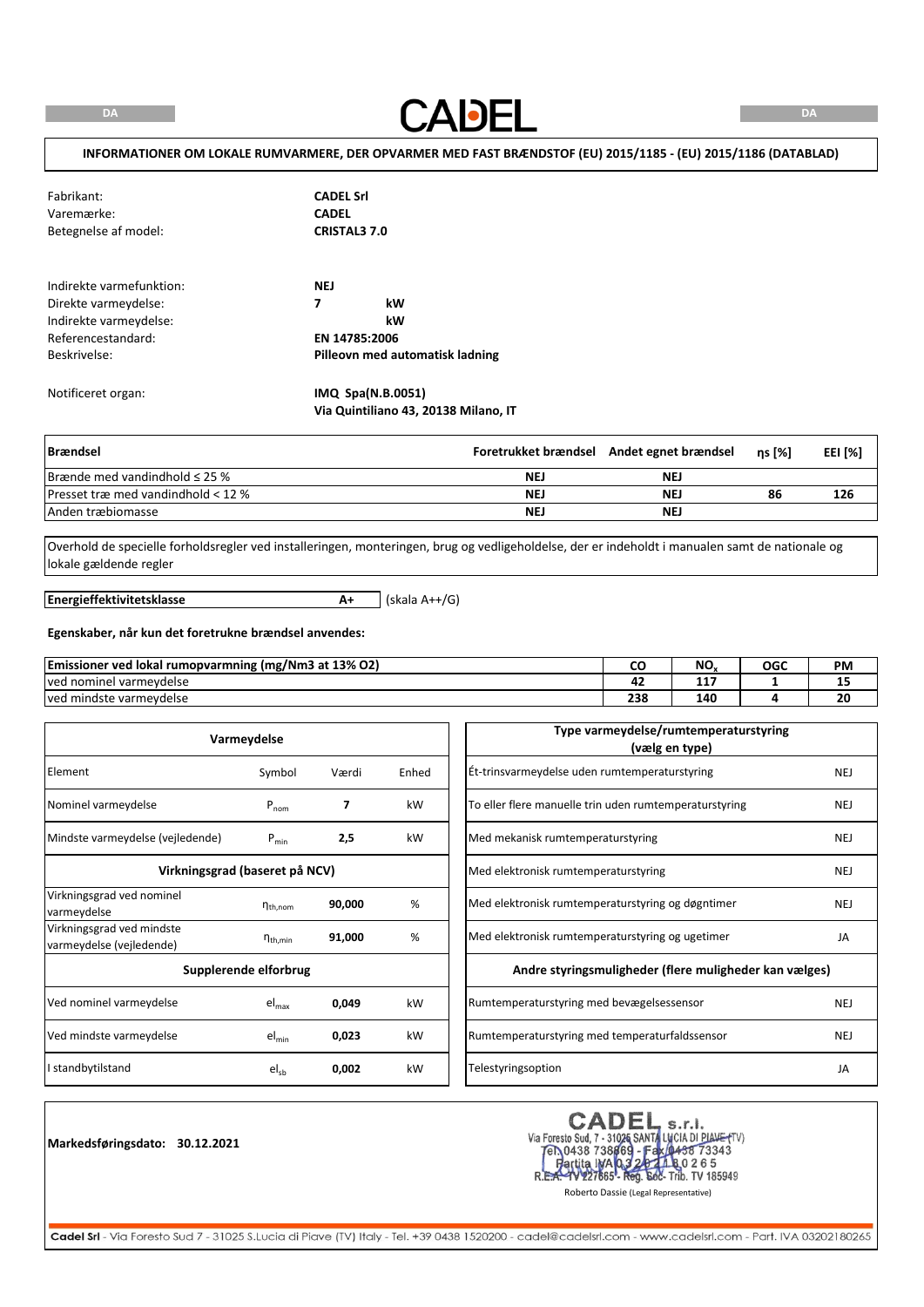

### **PODACI POTREBNI ZA UREĐAJE ZA LOKALNO GRIJANJE PROSTORA NA KRUTO GORIVO (EU) 2015/1185 E 2015/1186**

#### **(INFORMACIJSKI LIST)**

| Proizvođač:<br>Zaštitni znak:<br>Identifikacijska oznaka modela:                                                       | <b>CADEL Srl</b><br><b>CADEL</b><br><b>CRISTAL3 7.0</b>                              |
|------------------------------------------------------------------------------------------------------------------------|--------------------------------------------------------------------------------------|
| Funkcija posrednog grijanja:<br>Izravna toplinska snaga:<br>Neizravna toplinska snaga:<br>Prijavljeno tijelo:<br>Opis: | <b>NE</b><br>7<br>kW<br>kW<br>EN 14785:2006<br>Peć na pelete s automatskim punjenjem |
| Prijavljeno tijelo:                                                                                                    | IMQ Spa(N.B.0051)<br>Via Quintiliano 43, 20138 Milano, IT                            |

| Gorivo                                    | Preferirano gorivo | Druga pogodna goriva: | ns [%] | <b>EEI [%]</b> |
|-------------------------------------------|--------------------|-----------------------|--------|----------------|
| Drveni trupci s udjelom vlage $\leq$ 25 % | ΝE                 | NE                    |        |                |
| Komprimirano drvo s udjelom vlage < 12 %  | ΝE                 | <b>NE</b>             | 86     | 126            |
| Ostala drvna biomasa                      | ΝE                 | <b>NE</b>             |        |                |

Poštujte posebne mjere opreza za ugradnju, montažu, uporabu i održavanje navedene u priručniku i važeće nacionalne i lokalne propise

**Razred energetske učinkovitosti**

**A+** (ljestvica A++/G)

#### **Značajke pri radu samo s preferiranim gorivom:**

| <br>Emisije<br>ਾਂa prostora (mg/Nm3 at 13% O2)<br>grijanja |            | NO.      | OGC | <b>PM</b> |
|------------------------------------------------------------|------------|----------|-----|-----------|
| <br>'i nazivnoi toplinskoi snazi<br>l pri                  | - -        | .<br>. . |     | --        |
| <br>'i minimalnoi<br>i toplinskoj snazi<br>pr'             | ววด<br>237 | 140      |     | 20        |

|                                                | Toplinska snaga        |            |          | Vrsta toplinske snage/regulacija sobne temperature<br>(odabrati jednu)    |           |
|------------------------------------------------|------------------------|------------|----------|---------------------------------------------------------------------------|-----------|
| Stavka                                         | Simbol                 | Vrijednost | Jedinica | jednostupanjska predaja topline, bez regulacije sobne temperature         | <b>NE</b> |
| nazivna toplinska snaga                        | $P_{nom}$              | 7          | kW       | dva ručna stupnja ili više njih, bez regulacije sobne temperature         | <b>NE</b> |
| minimalna toplinska snaga<br>(referentna)      | $P_{min}$              | 2,5        | kW       | s regulacijom sobne temperature mehaničkim termostatom                    | <b>NE</b> |
| Iskoristivost (na temelju NKV-a)               |                        |            |          | s elektroničkom regulacijom sobne temperature                             | <b>NE</b> |
| iskoristivost pri nazivnoj toplinskoj<br>snazi | $n_{th,nom}$           | 90,000     | %        | s elektroničkom regulacijom sobne temperature i dnevnim<br>uklopnim satom | <b>NE</b> |
| iskoristivost pri nazivnoj toplinskoj<br>snazi | $\eta_{\text{th,min}}$ | 91,000     | %        | s elektroničkom regulacijom sobne temperature i tjednim<br>uklopnim satom | DA        |
| Potrošnja pomoćne električne energije          |                        |            |          | Druge mogućnosti regulacije (moguć odabir više opcija)                    |           |
| pri nazivnoj toplinskoj snazi                  | $el_{max}$             | 0,049      | kW       | regulacija sobne temperature s prepoznavanjem prisutnosti                 | <b>NE</b> |
| pri minimalnoj toplinskoj snazi                | $el_{min}$             | 0,023      | kW       | regulacija sobne temperature s prepoznavanjem otvorenog<br>prozora        | <b>NE</b> |
| u stanju pripravnosti                          | $el_{sb}$              | 0,002      | kW       | s mogućnošću regulacije na daljinu                                        | DA        |

**Datum izdavanja: 30.12.2021**

CADEL S.r.I.<br>Via Foresto Sud, 7 - 31026 SANTA LUCIA DI PIAVE (TV)<br>FR.0438 738669 - Fax (0438 73343<br>R.E.A.- 1V227665 - Reg. 602- Trib. TV 185949<br>Roberto Dassie (Legal Representative) **CADEL**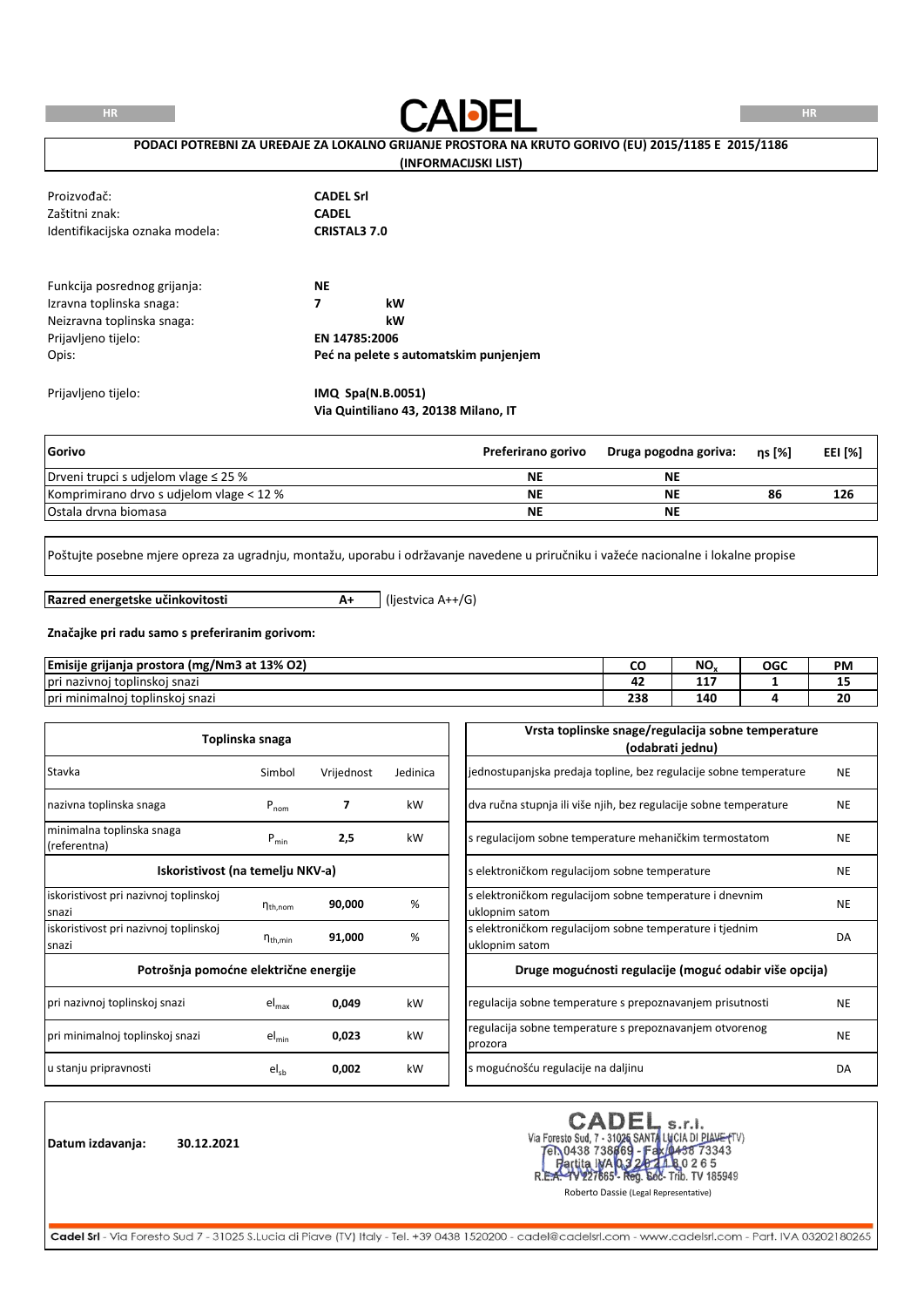**CADEL** 

### **INFORMACIJE ZA APARATE ZA OGREVANJE PROSTORA NA TRDO GORIVO (EU) 2015/1185 - (EU) 2015/1186 (PODATKOVNA KARTICA)**

| Proizvajalec:<br>Znamka:<br>Identifikacija modela: | <b>CADEL Srl</b><br><b>CADEL</b><br><b>CRISTAL3 7.0</b> |
|----------------------------------------------------|---------------------------------------------------------|
| Posredno ogrevanje:                                | <b>NE</b>                                               |
| Neposredna izhodna toplotna moč:                   | kW<br>7                                                 |
| Posredna izhodna toplotna moč:                     | kW                                                      |
| Referenčni standard:                               | EN 14785:2006                                           |
| Opis:                                              | Peč na pelete z avtomatskim polnjenjem                  |
| Priglašeni organ:                                  | IMQ Spa(N.B.0051)                                       |

| Gorivo                                 | Osnovno gorivo | Druga primerna goriva | ns [%] | <b>EEI [%]</b> |
|----------------------------------------|----------------|-----------------------|--------|----------------|
| Polena z vsebnostjo vlage $\leq$ 25 %  | <b>NE</b>      | ΝE                    |        |                |
| Stisnien les z vsebnostjo vlage < 12 % | <b>NE</b>      | ΝE                    | 86     | 126            |
| Druga lesna biomasa                    | <b>NE</b>      | ΝE                    |        |                |

Upoštevajte specifične previdnostne ukrepe za namestitev, sestavljanje, uporabo in vzdrževanje, navedene v navodilih ter lokalne in nacionalne veljavne predpise

**Razred energijske učinkovitosti**

**A+** (lestvica A++/G)

**Via Quintiliano 43, 20138 Milano, IT**

# **Značilnosti pri delovanju samo z osnovnim gorivom:**

| $\cdots$<br>/ (mg/Nm3 at 13% O2)<br>-<br>Emisije<br>: pri ogrevanju<br>، prostorov |            | NO.     | OGC | <b>PM</b> |
|------------------------------------------------------------------------------------|------------|---------|-----|-----------|
| $\sim$<br>i nazivni izhodni toplotni moči<br>pri                                   |            | .<br>л. |     | --        |
| $\cdots$<br>Tori minimalni izhodni toplotni moći                                   | 330<br>250 | 140     |     | 20        |

|                                                             | Izhodna toplotna moč |          |       | Način uravnavanja izhodne toplotne moči/temperature v prostoru<br>(izberite eno možnost)        |           |
|-------------------------------------------------------------|----------------------|----------|-------|-------------------------------------------------------------------------------------------------|-----------|
| Postavka                                                    | Simbol               | Vrednost | Enota | Z enostopenjskim uravnavanjem izhodne toplotne moči, brez<br>uravnavanja temperature v prostoru | <b>NE</b> |
| Nazivna izhodna toplotna moč                                | $P_{nom}$            | 7        | kW    | Z dvema ali več ročno nastavljivimi stopnjami, brez uravnavanja<br>temperature v prostoru       | <b>NE</b> |
| Minimalna izhodna toplotna moč<br>(okvirno)                 | $P_{min}$            | 2,5      | kW    | Z uravnavanjem temperature v prostoru z mehanskim<br>termostatom                                | <b>NE</b> |
| Izkoristek (NCV, kakor je prejeta)                          |                      |          |       | Z elektronskim uravnavanjem temperature v prostoru                                              | <b>NE</b> |
| Izkoristek pri nazivni izhodni toplotni<br>moči             | $n_{th,nom}$         | 90,000   | %     | Z elektronskim uravnavanjem temperature v prostoru z dnevnim<br>časovnikom                      | <b>NE</b> |
| Izkoristek pri minimalni izhodni<br>toplotni moči (okvirno) | $n_{\text{th,min}}$  | 91,000   | %     | Z elektronskim uravnavanjem temperature v prostoru s tedenskim<br>časovnikom                    | DA        |
| Dodatna potreba po električni moči                          |                      |          |       | Druge možnosti uravnavanja (izberete lahko več možnosti)                                        |           |
| Pri nazivni izhodni toplotni moči                           | $el_{max}$           | 0,049    | kW    | Z uravnavanjem temperature v prostoru z zaznavanjem prisotnosti                                 | <b>NE</b> |
| Pri minimalni izhodni toplotni moči                         | $el_{min}$           | 0,023    | kW    | Z uravnavanjem temperature v prostoru z zaznavanjem odprtega<br>okna                            | <b>NE</b> |
| V stanju pripravljenosti                                    | $el_{sb}$            | 0,002    | kW    | Z možnostjo uravnavanja na daljavo                                                              | DA        |

**Datum izdaje: 30.12.2021**